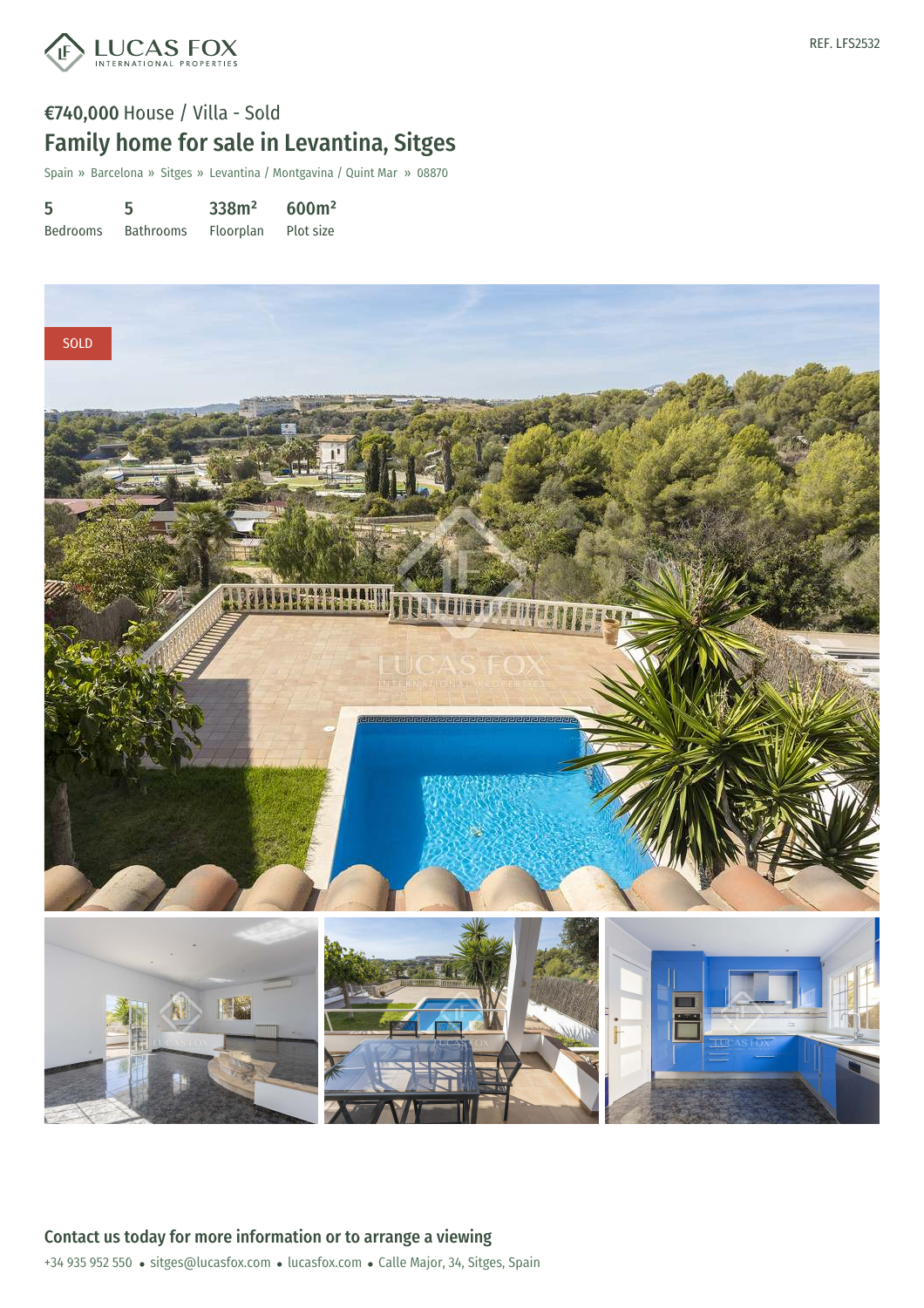

# €740,000 House / Villa - Sold Family home for sale in Levantina, Sitges

Spain » Barcelona » Sitges » Levantina / Montgavina / Quint Mar » 08870

| 5               | 5                | 338m <sup>2</sup> | 600m <sup>2</sup> |
|-----------------|------------------|-------------------|-------------------|
| <b>Bedrooms</b> | <b>Bathrooms</b> | Floorplan         | Plot size         |

#### **OVERVIEW**

## Spacious 5-bedroom villa in Levantina close to Sitges. With some modernisation this property has the potential to be a wonderful family home.

We enter this spacious detached villa from the main front door to an open plan splitlevel living dining area overlooking the garden and pool area. Immediately in front is a generously sized modern and fully equipped kitchen with a separate bathroom.

Ascending the marble staircase we reach the first double bedroom with its en-suite bathroom with a jacuzzi bath and separate toilet. This room also has its very own little patio where you can enjoy reading a book in tranquillity or enjoying the sun and views

Carrying on to the second level we find bedrooms number two and three that share the same doorway entrance and splits in two directions. Off to the left of the doorway we find what is used as the master bedroom suite, this too has it's very own balcony/terrace overlooking the pool and gardens. There is a large en-suite bathroom with a bath and shower. Leading on from the master is another bedroom which can be used indeed as this or as an office or large walk in closet depending on the needs of the family.

On the top level of the house, we find the fourth and fifth bedrooms. The large bedroom at the top of the staircase is very bright and airy with plenty of light and lots of space, again there is a jacuzzi style bath and separate toilet en suite. The builtin wardrobes provide plenty of storage space and the skylights give a great sense of height and light. Again this large double bedroom has a wonderful private terrace.

Another bedroom or playroom is also on this floor making the total of five bedrooms ideal as a large [family](mailto:sitges@lucasfox.com) home or indeed to [host](https://www.lucasfox.com) friends coming to visit during holidays.

There are beautiful views from the back of the garden towards the mountains, as well as lovely views towards the mountains from the front of the house.

There is a large terrace and swimming pool area with access to a changing area and toilet. A garage space accommodates two cars and has direct access to a fun 'bodega'.



[lucasfox.com/go/lfs2532](https://www.lucasfox.com/go/lfs2532)

Sea views, Garden, Swimming pool, Terrace, Private garage, Natural light, Parking, Balcony, Chill out area, Equipped Kitchen, Heating, Near international schools, Storage room, To renovate, Transport nearby, Utility room, Views

### Contact us today for more information or to arrange a viewing

+34 935 952 550 · sitges@lucasfox.com · lucasfox.com · Calle Major, 34, Sitges, Spain